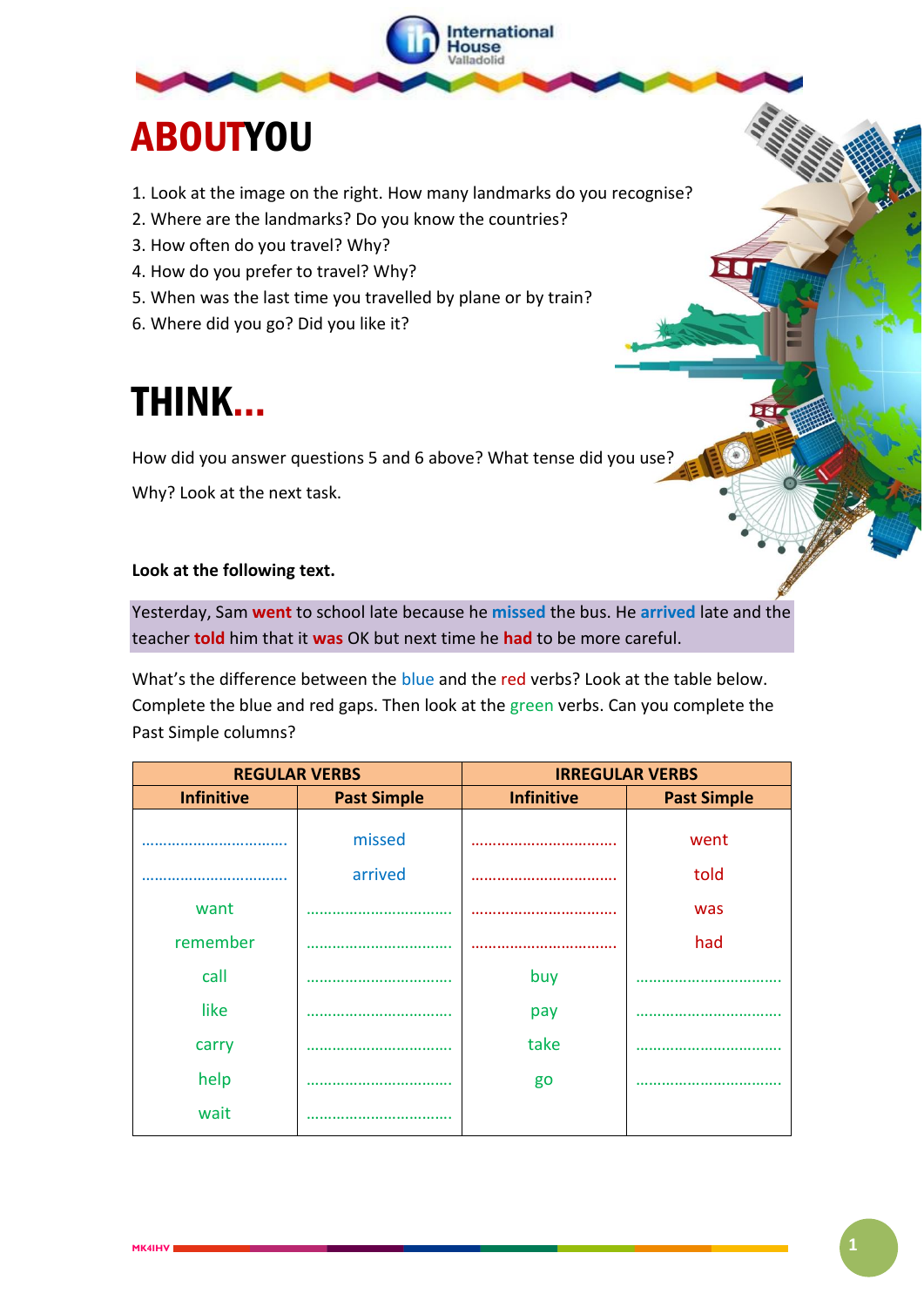

## STORYTIMEWRITING

Look at the six pictures below. Do not look at the text. What is happening?

Jen is telling us the story about her trip to Paris. The example starts '*Last summer*,…', so remember to use the past tense. Look at the table you completed on page 1 to help you.

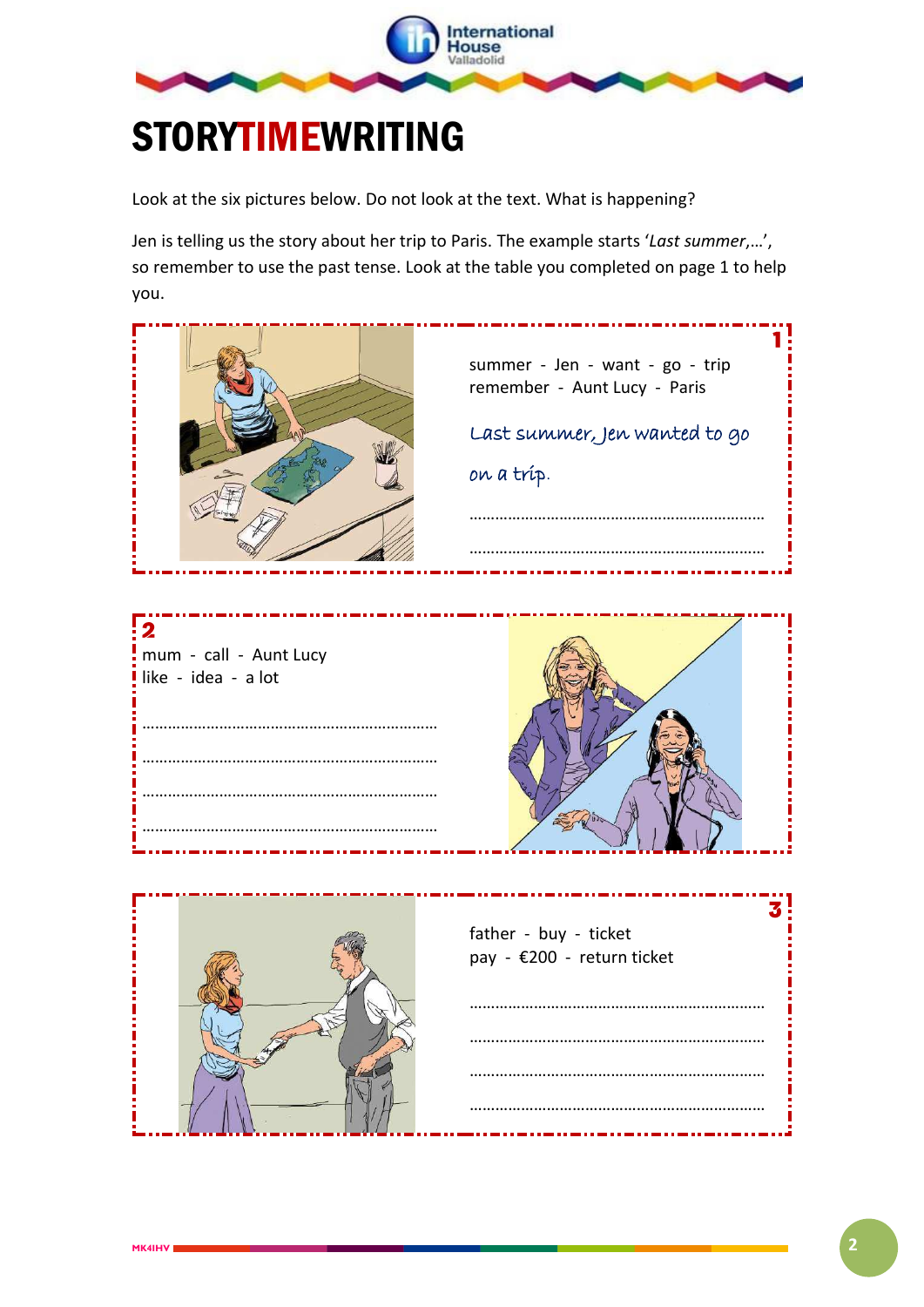

All images and logos have been searched on Google© using the 'Labeled for non - commercial use' filter search. Where available, the original source of the texts used has been acknowledged.